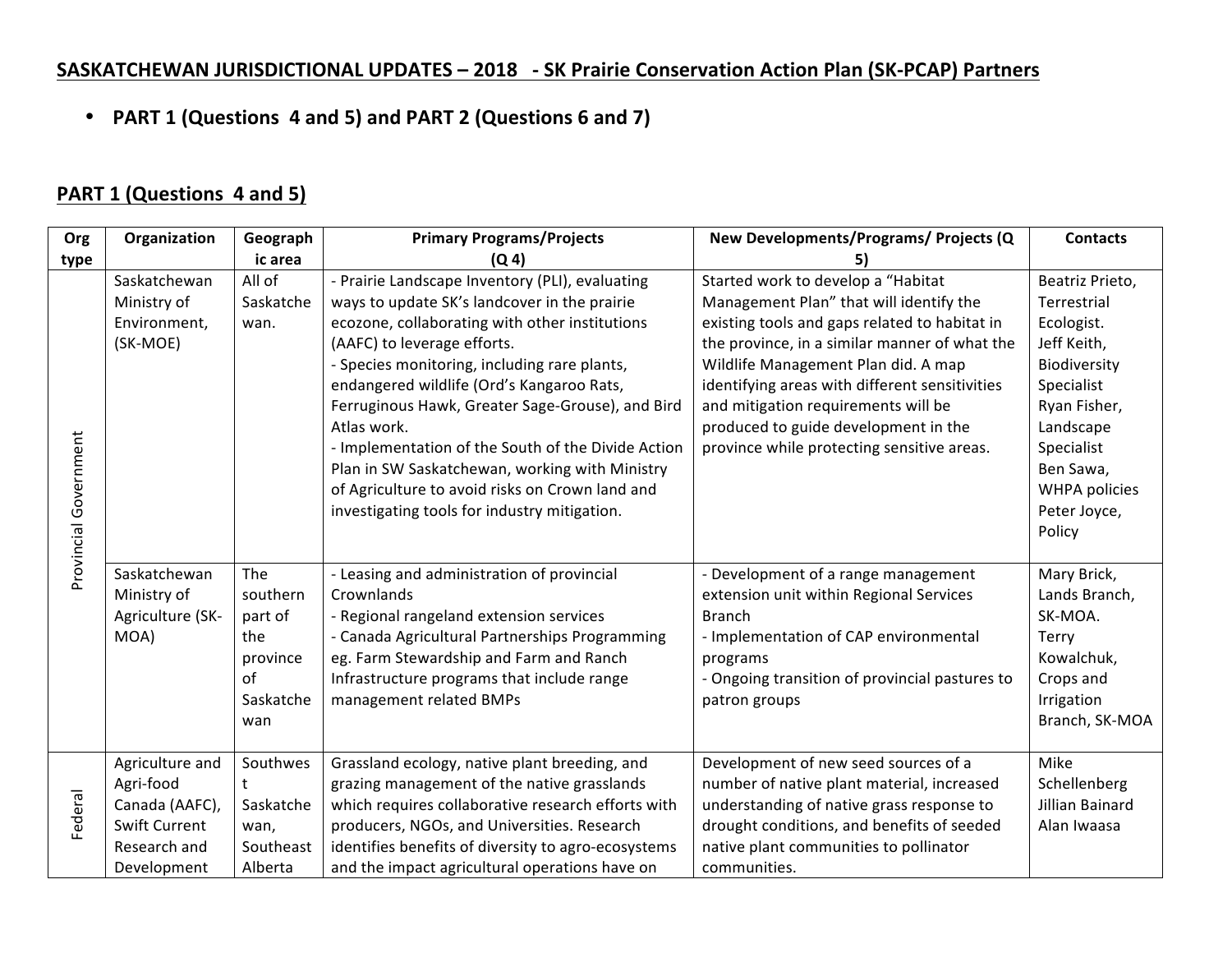|                          | Centre (SCRDC),<br>Science and<br>Technology                                               | (Palliser<br>triangle)                                                                                  | biodiversity.                                                                                                                                                                                                                                                                                                                                                                                                                                                                                                                                                                                                                                                                                                                                                                                           |                                                                                                                                                                                                                                                                                                                                                                                                                                                                                                                                                                                                                  |                                                                                                                                 |
|--------------------------|--------------------------------------------------------------------------------------------|---------------------------------------------------------------------------------------------------------|---------------------------------------------------------------------------------------------------------------------------------------------------------------------------------------------------------------------------------------------------------------------------------------------------------------------------------------------------------------------------------------------------------------------------------------------------------------------------------------------------------------------------------------------------------------------------------------------------------------------------------------------------------------------------------------------------------------------------------------------------------------------------------------------------------|------------------------------------------------------------------------------------------------------------------------------------------------------------------------------------------------------------------------------------------------------------------------------------------------------------------------------------------------------------------------------------------------------------------------------------------------------------------------------------------------------------------------------------------------------------------------------------------------------------------|---------------------------------------------------------------------------------------------------------------------------------|
|                          | Branch (STB)                                                                               |                                                                                                         |                                                                                                                                                                                                                                                                                                                                                                                                                                                                                                                                                                                                                                                                                                                                                                                                         |                                                                                                                                                                                                                                                                                                                                                                                                                                                                                                                                                                                                                  |                                                                                                                                 |
|                          | Grasslands<br><b>National Park</b><br>(GNP), Parks<br>Canada Agency                        | 900 km2<br>in<br>southwes<br>tern<br>Saskatche<br>wan                                                   | GNP works to conserve and protect over 24<br>species at risk and the native mixed-grass prairie<br>ecosystem through population management,<br>vegetation management (e.g., grazing, fire,<br>invasive species control), and restoration projects.<br>We work to connect Canadians to the prairie<br>ecosystem through visitor experience (e.g.,<br>camping opportunities, trails, scenic drives) and<br>external relations (e.g., Facebook posts related to<br>the ongoing conservation science at the Park) and<br>foster public understanding and appreciation of<br>natural heritage areas. We also engage volunteers<br>in our conservation work, such as sagebrush plug<br>planting, seed collection, prairie dog population<br>monitoring, and other monitoring programs for<br>species at risk. | Grasslands National Park and the Calgary<br>Zoological Society started testing the use of<br>supplemental feeding to mitigate the effect<br>of drought on the imperilled black-tailed<br>prairie dog population. In collaboration with<br>the Calgary Zoological Society, the Park also<br>started implementing a population<br>augmentation program for greater sage-<br>grouse. A number of habitat restoration and<br>enhancement projects are ongoing, including<br>sage-grouse habitat enhancement through<br>seeding of sagebrush and forbs, and<br>grassland restoration in formerly cultivated<br>areas. | Maggi Sliwinski,<br>vegetation<br>ecologist.<br>Stefano Liccioli,<br>wildlife<br>ecologist.                                     |
| Non-Profit Organizations | Canadian Parks<br>and Wilderness<br>Society<br>$(CPAWS)$ –<br>Saskatchewan<br>Chapter (SK) | All of<br>Saskatche<br>wan.                                                                             | CPAWS-SKs work is limited to awareness and<br>education through our online platforms and<br>engagement with partners and stakeholders on a<br>broad grassland conservation message, including<br>our Alberta and Manitoba Chapters.                                                                                                                                                                                                                                                                                                                                                                                                                                                                                                                                                                     | CPAWS-SK looks to develop its engagement<br>regarding grassland conservation, working<br>with a broad spectrum of partners, including<br>Indigenous Peoples, to identify and re-<br>examine the issues/threats and to seek<br>where we can best offer support, guidance,<br>leadership and advocacy on messages<br>surrounding the protection of public land and<br>species at risk                                                                                                                                                                                                                              | Gord Vaadeland<br>- Executive<br>Director<br>CPAWS-SK<br>Stewart Coles-<br>Manager of<br>Operations and<br>Programs<br>CPAWS-SK |
|                          | The Nature<br>Conservancy of<br>Canada (NCC) -<br>Saskatchewan<br>Region                   | In SK,<br>NCC's<br>work is<br>focused in<br>the five<br>Ecoregion<br>s south of<br>the<br><b>Boreal</b> | As a land trust, NCC's work focuses on protecting<br>ecologically valuable land through direct<br>acquisition or through conservation easements<br>which are placed over privately-owned lands in<br>perpetuity. Lands which NCC owns are managed<br>for the purposes of biodiversity conservation and<br>are managed as naturally as possible,<br>incorporating disturbance regimes such as grazing<br>or haying and in some cases with prescribed fire.                                                                                                                                                                                                                                                                                                                                               | NCC is continuing its partnership with the<br>University of Saskatchewan researching the<br>interactions of fire and grazing at Old Man on<br>His Back Prairie and Heritage Conservation<br>Area. As part of that project, NCC<br>Saskatchewan, along with the U of S, and<br>Meewasin Valley Authority, completed our<br>first prescribed burn, with a total of<br>approximately 30 acres burned in two                                                                                                                                                                                                         | Michael Burak,<br>Program<br>Director-<br>Southwest<br>Saskatchewan                                                             |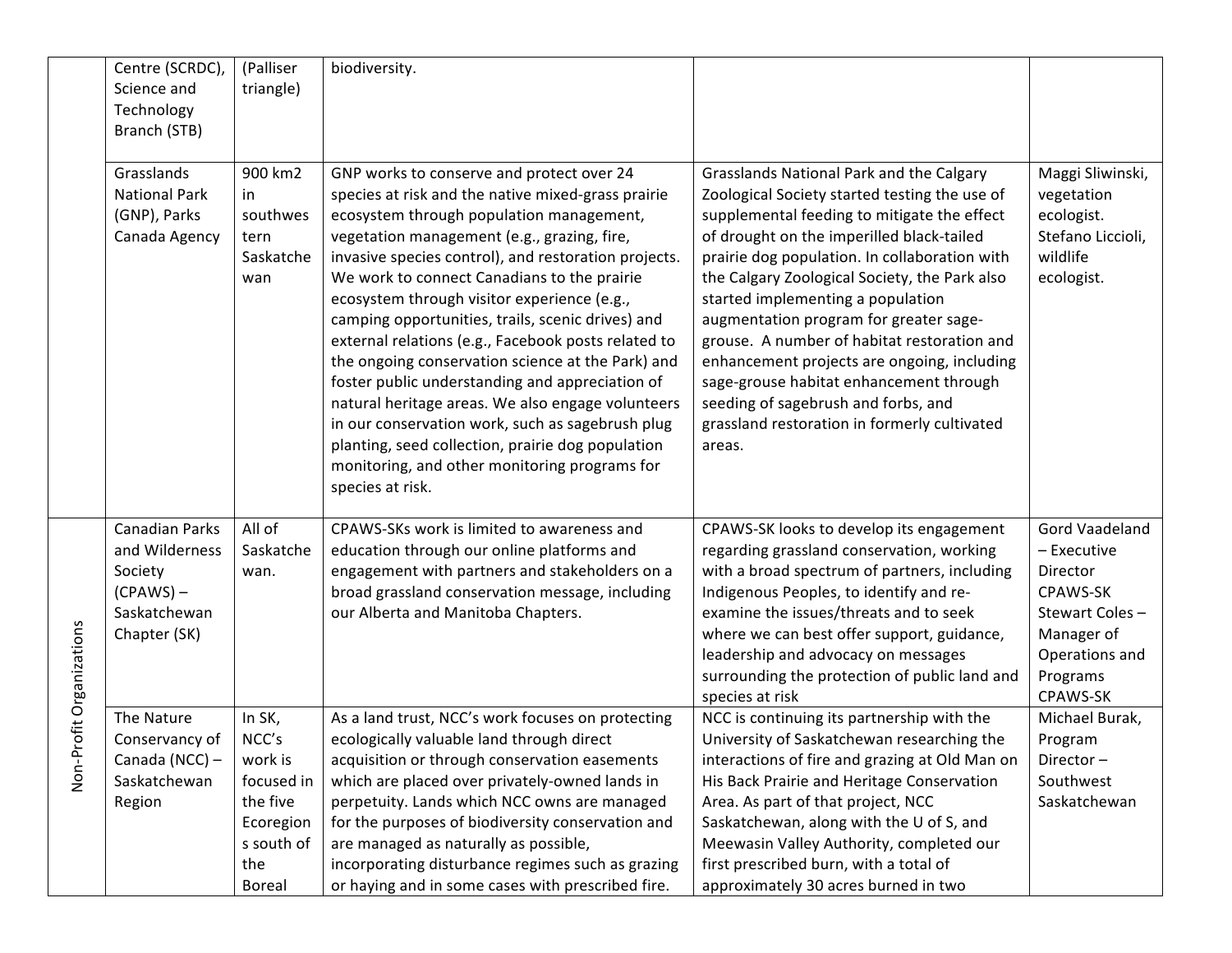|                                                                          | Forest<br>including<br>the mixed<br>grassland<br>S<br>ecoregion                        | The management of each of NCC's properties is<br>guided by a property management plan tailored<br>specifically to that property based on the<br>identified biodiversity targets, and the threats to<br>those targets.                                                                                                                                                                                                                                                                                                                                                                                                                                                                                                                                                                                                                                                                      | separate burn units. Monitoring of the burn<br>units is now ongoing along with the tracking<br>of the movements of GPS collared cattle and<br>bison.<br>NCC is also in the process of signing a new<br>conservation easement within the Milk River<br>Basin which is approximately 2,700 acres in<br>size.                                                                                                                                                                                                                                                                                                                                                                                                                                                |                                                                                                                                        |
|--------------------------------------------------------------------------|----------------------------------------------------------------------------------------|--------------------------------------------------------------------------------------------------------------------------------------------------------------------------------------------------------------------------------------------------------------------------------------------------------------------------------------------------------------------------------------------------------------------------------------------------------------------------------------------------------------------------------------------------------------------------------------------------------------------------------------------------------------------------------------------------------------------------------------------------------------------------------------------------------------------------------------------------------------------------------------------|-----------------------------------------------------------------------------------------------------------------------------------------------------------------------------------------------------------------------------------------------------------------------------------------------------------------------------------------------------------------------------------------------------------------------------------------------------------------------------------------------------------------------------------------------------------------------------------------------------------------------------------------------------------------------------------------------------------------------------------------------------------|----------------------------------------------------------------------------------------------------------------------------------------|
| Nature<br>Saskatchewan:<br>Stewards of<br>Saskatchewan<br>Programs (SOS) | The large<br>majority<br>of<br>program<br>focus is in<br>southern<br>Saskatche<br>wan, | A suite of five SOS programs including Operation<br>Burrowing Owl (OBO), Rare Plant Rescue (RPR),<br>Shrubs for Shrikes (SFS), Plovers on Shore (POS),<br>and the Stewards of Saskatchewan Banner<br>Program for all other species at risk (SOS banner).<br>SOS programs work with landowners to voluntarily<br>conserve habitat for grassland species at risk by<br>becoming program stewards. We work through<br>ambassador target species to promote awareness<br>of our disappearing grassland landscapes and their<br>biological diversity. Species data (such as nesting<br>success, land use changes, and presence of<br>associated species) is collected annually through<br>census cards sent to our participating landowners,<br>which is then shared with the Saskatchewan<br>Conservation Data Centre and has contributed to<br>range and listing changes for several species. | Our SOS programs are now working with 862<br>landowner stewards that are together<br>conserving over 338,000 acres (136,000<br>hectares) of prairie and 129 miles (208 km) of<br>shoreline habitat for species at risk and other<br>prairie species.<br>We have recently extended our annual<br>census card recipients to include the SOS<br>Banner program participants, where we<br>collect species data for 10 specific target<br>species at risk, and any other rare species<br>they may be aware of. The inclusion of SOS in<br>the census means that all of our programs<br>are now actively collecting data; census<br>previously included OBO, SFS, and POS only,<br>while RPR's species data is collected by staff<br>through summer field work. | Jordan Ignatiuk,<br>(Executive<br>Director)<br>Melissa Ranalli,<br>Ashley Vass,<br>Rebecca<br>Magnus, Emiliy<br>Putz,<br>Jordan Rustad |
| Native Plant<br>Society of<br>Saskatchewan<br>(NPSS)                     | All of<br>Saskatche<br>wan.                                                            | We have a Rare Plants and Ranchers program,<br>where we work with local ranchers to develop<br>site-specific beneficial management plans for plant<br>species at risk.                                                                                                                                                                                                                                                                                                                                                                                                                                                                                                                                                                                                                                                                                                                     | We are part of a stakeholder group that are<br>working to implement an Important Plant<br>Areas program for Saskatchewan, similar to<br>what Montana has done.                                                                                                                                                                                                                                                                                                                                                                                                                                                                                                                                                                                            | Chet Neufeld,<br>Executive<br>Director                                                                                                 |
| Saskatchewan<br>Environmental<br>Society (SES)                           | All of<br>Saskatche<br>wan.                                                            | We work with, and on behalf of, organizations,<br>businesses, and policymakers to encourage<br>informed decision-making that moves us towards<br>sustainability. We undertake research and use<br>educational programs, community outreach, and<br>consultation opportunities to provide the people<br>of Saskatchewan with support, information, and<br>the tools they need to make informed decisions.<br>Relative to grassland, SES is seriously engaged in: i.                                                                                                                                                                                                                                                                                                                                                                                                                         | SES considers climate change one of the<br>greatest threats and grassland ecosystem and<br>their use of our time. SES is recognized for its<br>expertise and commitment to energy policy<br>and tangible action. Most recently, SES has<br>contributed solar-charged electric cars to a<br>Saskatoon car-share initiative.                                                                                                                                                                                                                                                                                                                                                                                                                                | Joe Schmutz                                                                                                                            |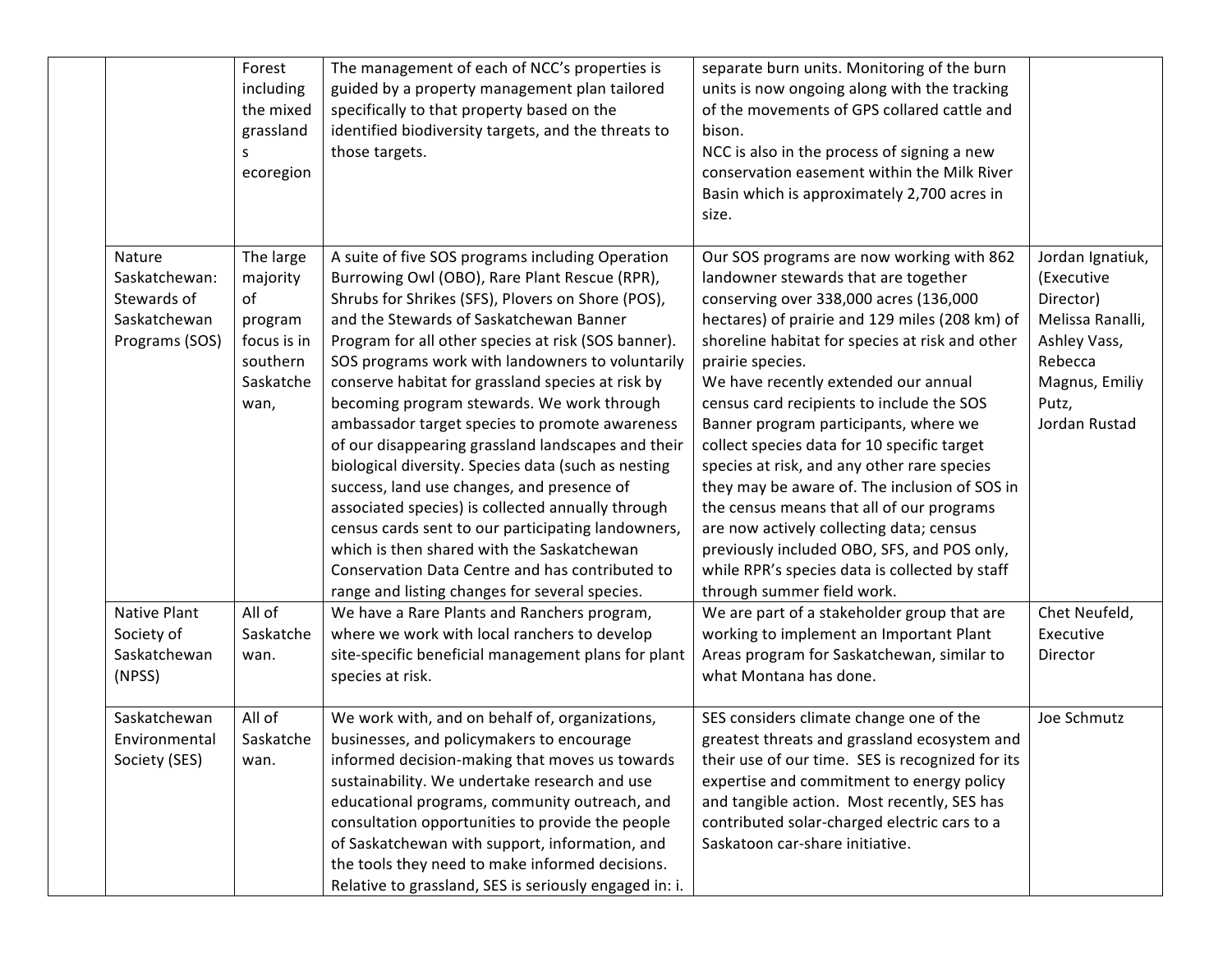|                              |                                                                                         |                                                    | climate policy and hands-on solution and SES, ii.<br>promotes the conservation of biodiversity.                                                                                                                                                                                                                                                                                                    |                                                                                                                                                                                                                                                                                                                    |                                                                                                     |
|------------------------------|-----------------------------------------------------------------------------------------|----------------------------------------------------|----------------------------------------------------------------------------------------------------------------------------------------------------------------------------------------------------------------------------------------------------------------------------------------------------------------------------------------------------------------------------------------------------|--------------------------------------------------------------------------------------------------------------------------------------------------------------------------------------------------------------------------------------------------------------------------------------------------------------------|-----------------------------------------------------------------------------------------------------|
|                              | Saskatchewan<br>Wildlife<br>Federation<br>(SWF)                                         | All of<br>Saskatche<br>wan                         | - We have a Habitat Land Trust (70,000 acres) and<br>administer another 166,000 wildlife habitat acres<br>- We provide fisheries project development and<br>management across the Province<br>- We have a very strong outdoor education<br>program throughout the Province                                                                                                                         | Continued land securement and expansion of<br>outdoor education                                                                                                                                                                                                                                                    | Darrell Crabbe,<br>Executive<br>Director, SFW                                                       |
|                              | Saskatchewan<br><b>Forage Council</b><br>(SFC)                                          | All of<br>Saskatche<br>wan                         | - Mandate is to enhance the province's grassland<br>industry by partnering with all those involved in<br>the sector of the industry to do so.<br>- Main activities: Conduct workshops and events,<br>produce and circulate materials around Grassland<br>Management, in efforts to inform and support the<br>work of others as they undertake to preserve and<br>manage grassland in the province. | - The majority of the SFC research and<br>extension focuses on tame hay and pasture<br>lands<br>- The SFC is pursuing funding to assess salinity<br>mixtures and also to revamp its online forage<br>species selection tool as well as continuation<br>of collaboration on regional forage variety<br>assessments. | Lorraine<br>Beaudette<br>Executive<br>Director, SFC<br>Terry<br>Kowalchuk, SFC<br>Board             |
|                              | South of the<br><b>Divide</b><br>Conservation<br>action Program<br>Inc. (SODCAP<br>lnc) | Milk River<br>Watershe<br>d/SW<br>Saskatche<br>wan | We deliver programming options and sign<br>conservation agreements with ranchers who own<br>or manage native grasslands and critical habitat<br>for species at Risk                                                                                                                                                                                                                                | We have 40 plus agreements in partnerships<br>with the Saskatchewan Stock Growers<br>Association impacting 200,000 acres of native<br>grasslands including a Grass Bank<br>collaboration with Grasslands National Park<br>and SSGA.                                                                                | Tom Harrison,<br>Executive<br>Director<br>SODCAP Inc.                                               |
| Institutions                 | University of<br>Saskatchewan<br>(UofS)                                                 | All of<br>Saskatche<br>wan                         | Numerous research projects involving grassland<br>ecology, agronomy, endangered species biology<br>and management etc. managed by individual<br>faculty are ongoing within the area of interest.                                                                                                                                                                                                   | Ongoing work on fire and grazing ecology and<br>leafy spurge control may be of interest.                                                                                                                                                                                                                           | Eric Lamb<br>(grassland<br>ecology; fire<br>ecology)<br>Jon Bennett<br>(rangeland<br>ecology)       |
| Academic and research Public | University of<br>Regina (UofR)                                                          | All of<br>Saskatche<br>wan                         | - Changes in Native Prairie Extent in<br>Saskatchewan, period 1990-2015 (Piwovar)<br>- Effect of climate and land use on prairie water<br>bodies (Leavitt)<br>- Prairie Adaptation Research Collaborative, Prairie<br>water level cycles and projections (PARC, Sauchyn)<br>- Grassland Songbirds research (Brigham).                                                                              | Advances on ongoing research projects,<br>encouraging new students.<br>Sauchyn working on the prairies chapter of<br>the 2020 national assessment of climate<br>change.                                                                                                                                            | Dave Sauchyn<br>Joe Piwowar<br>Mark Brigham<br>Kerri Finlay<br>Peter Leavitt<br><b>Chris Somers</b> |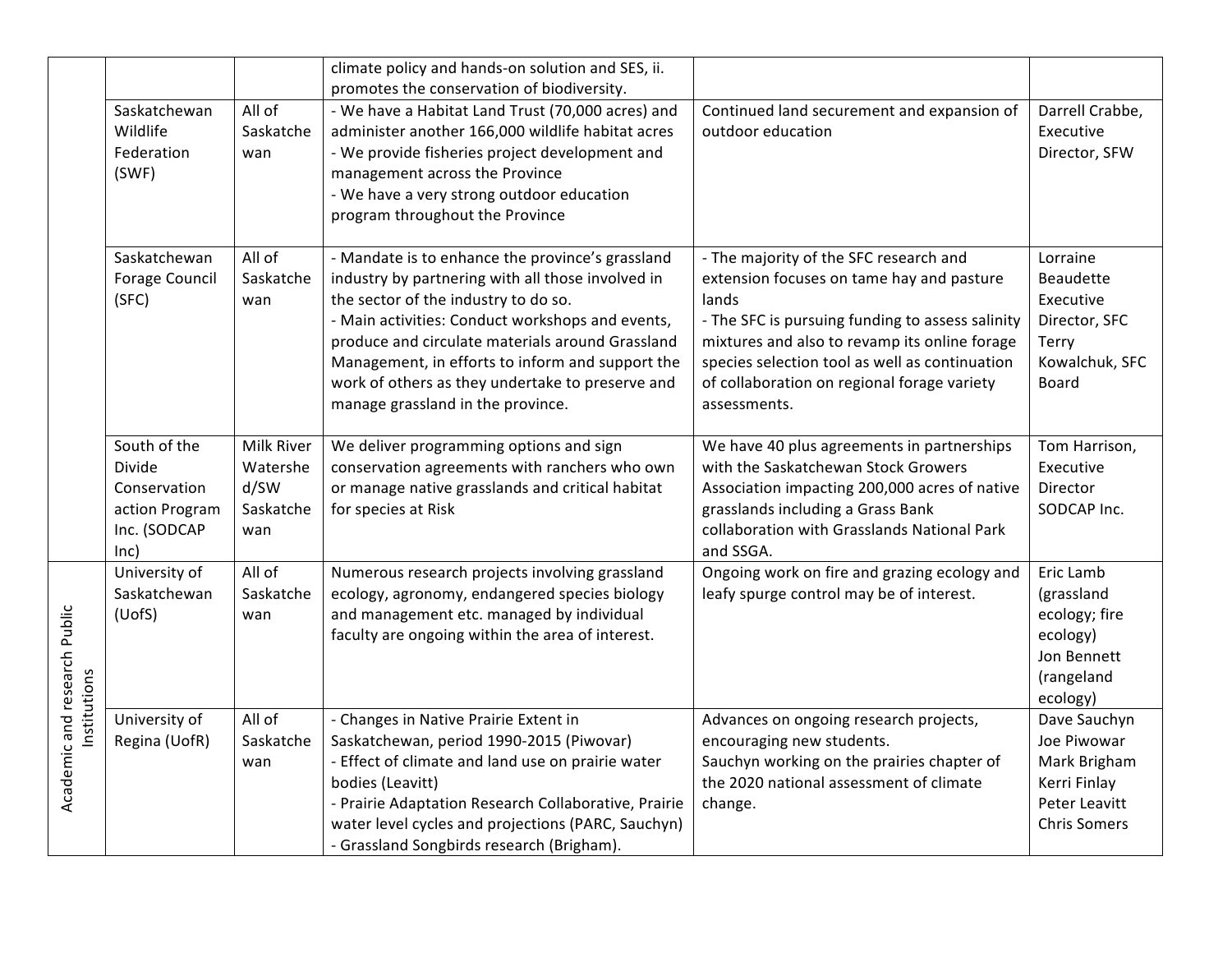## **PART 2 (Questions 6 and 7) - SASKATCHEWAN JURISDICTIONAL UPDATES - 2018**

| Org                   | Organization            | Have you partnered or obtained        | Emerging projects or trends that would benefit from                                                                             | <b>Contacts</b>                      |
|-----------------------|-------------------------|---------------------------------------|---------------------------------------------------------------------------------------------------------------------------------|--------------------------------------|
| type                  |                         | information from participants at      | transboundary collaboration between MT, AB and SK. How could                                                                    |                                      |
|                       |                         | these transboundary workshops:        | partners in the other jurisdictions contribute? (Q 7, optional)                                                                 |                                      |
|                       |                         | If yes, please provide details (who   |                                                                                                                                 |                                      |
|                       |                         | and what the project was).            |                                                                                                                                 |                                      |
|                       |                         | If no, what can we do to help connect |                                                                                                                                 |                                      |
|                       |                         | you to another partners.              |                                                                                                                                 |                                      |
|                       |                         | (Q <sub>6</sub> )                     |                                                                                                                                 |                                      |
|                       | Saskatchewan            | No - no other comment                 | No comment                                                                                                                      | Beatriz Prieto,                      |
|                       | Ministry of             |                                       |                                                                                                                                 | Jeff Keith, Ryan Fisher,             |
|                       | Environment,            |                                       |                                                                                                                                 | Ben Sawa, Peter                      |
|                       | (SK-MOE)                |                                       |                                                                                                                                 | Joyce,                               |
|                       |                         |                                       |                                                                                                                                 |                                      |
| Provincial Government | Saskatchewan            | No - share the minutes from the       | - The Canadian Forage and Grasslands Association seeks to                                                                       | Mary Brick, Lands                    |
|                       | Ministry of             | transboundary workshops with          | develop protocols for carbon offsets from grasslands in Canada                                                                  | Branch, SK-MOA.                      |
|                       | Agriculture             | Ministry of Agriculture.              | with the goal of grassland preservation via an avoidance of                                                                     | Terry Kowalchuk,                     |
|                       | (SK-MOA)                |                                       | conversion approach similar to that used by the California Climate                                                              | Crops and Irrigation                 |
|                       |                         |                                       | Action Reserve. This work could assist partner organizations in                                                                 | Branch, SK-MOA                       |
|                       |                         |                                       | preserving rangelands.                                                                                                          |                                      |
|                       |                         |                                       | - Invasive alien plant species like leafy spurge, downy brome,                                                                  |                                      |
|                       |                         |                                       | absinthe and others are of growing concern in maintaining healthy                                                               |                                      |
|                       |                         | No - Researchers need to be aware of  | productive rangelands.                                                                                                          |                                      |
|                       | Agriculture             | workshops well in advance of their    | Research projects benefit from multiple sites but coordination of<br>funding opportunities to allow sites on either side of the | Mike Schellenberg<br>Jillian Bainard |
|                       | and Agri-food<br>Canada | occurrence to allow for appropriate   | International border have often prohibited collaborative efforts.                                                               | Alan Iwaasa                          |
|                       | (AAFC), Swift           | approvals beings in place to travel.  |                                                                                                                                 |                                      |
|                       | Current                 |                                       |                                                                                                                                 |                                      |
|                       | Research and            |                                       |                                                                                                                                 |                                      |
|                       | Development             |                                       |                                                                                                                                 |                                      |
| Federal               | Centre                  |                                       |                                                                                                                                 |                                      |
|                       | (SCRDC),                |                                       |                                                                                                                                 |                                      |
|                       | Science and             |                                       |                                                                                                                                 |                                      |
|                       | Technology              |                                       |                                                                                                                                 |                                      |
|                       | Branch (STB)            |                                       |                                                                                                                                 |                                      |
|                       |                         |                                       |                                                                                                                                 |                                      |
|                       | Grasslands              | No - No other comments.               | Effective conservation of Greater sage-grouse requires multi-                                                                   | Maggi Sliwinski,                     |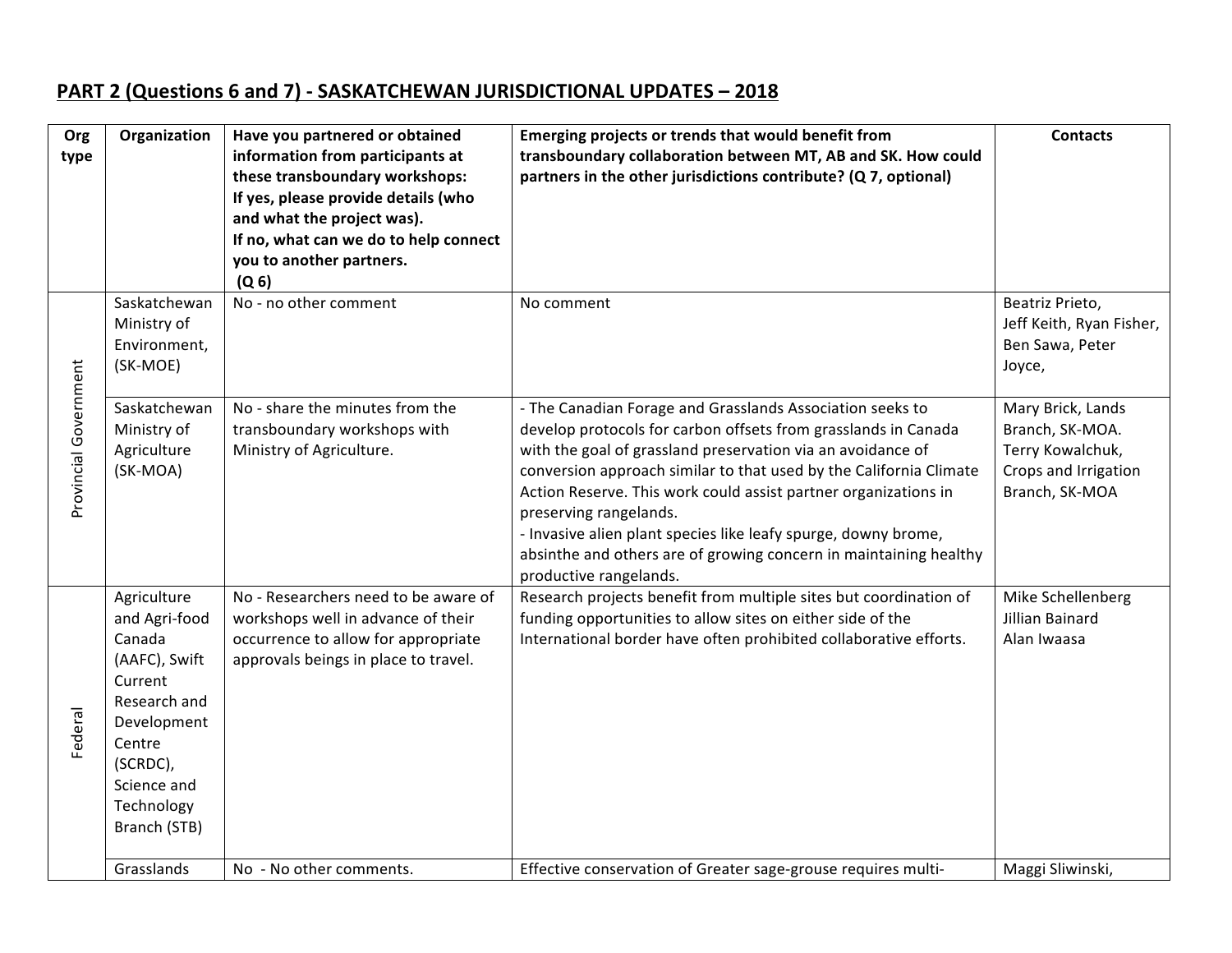|                          | <b>National Park</b><br>(GNP), Parks<br>Canada<br>Agency                                                                                                                       |                                                                                                                                                                                                                                                                                                           | agency and transboundary approaches. In particular, habitat<br>enhancement and management (e.g., seeding, beneficial grazing,<br>fence marking/removal, corvid management etc.), as well<br>population level-research (i.e., habitat use and selection,<br>development of demographic risk maps to inform habitat<br>management) are required at the large scale, given individual<br>movements and species ecological requirements. Coordination<br>and collaboration on the implementation of research and<br>management actions are necessary to ensure success on species<br>recovery. Sharing population monitoring data for Burrowing owl<br>would help us understand population trends and effectiveness of<br>recovery actions currently in place.                                                                                                                                                                                                                                                                                                                                                                                                                                                                                                                                                                                                                                                           | vegetation ecologist.<br>Stefano Liccioli,<br>wildlife ecologist.                                                                                                                                    |
|--------------------------|--------------------------------------------------------------------------------------------------------------------------------------------------------------------------------|-----------------------------------------------------------------------------------------------------------------------------------------------------------------------------------------------------------------------------------------------------------------------------------------------------------|----------------------------------------------------------------------------------------------------------------------------------------------------------------------------------------------------------------------------------------------------------------------------------------------------------------------------------------------------------------------------------------------------------------------------------------------------------------------------------------------------------------------------------------------------------------------------------------------------------------------------------------------------------------------------------------------------------------------------------------------------------------------------------------------------------------------------------------------------------------------------------------------------------------------------------------------------------------------------------------------------------------------------------------------------------------------------------------------------------------------------------------------------------------------------------------------------------------------------------------------------------------------------------------------------------------------------------------------------------------------------------------------------------------------|------------------------------------------------------------------------------------------------------------------------------------------------------------------------------------------------------|
| Non-Profit Organizations | Canadian<br>Parks and<br>Wilderness<br>Society<br>$(CPAWS)$ –<br>Saskatchewan<br>Chapter (SK)<br>The Nature<br>Conservancy<br>of Canada<br>$(NCC)$ –<br>Saskatchewan<br>Region | No - It will be useful to know what<br>partners are doing, where they are<br>active and what their interests are, as<br>asked here in question 5.<br>No - I don't think there is anything else<br>to be done, there just hasn't been a<br>project which facilitated<br>interjurisdictional collaboration. | No comments<br>Over the past 3 years, NCC has undertaken a pilot project with the<br>Community Pasture Patrons Association of Saskatchewan to<br>partner with former federal community pasture patron grazing<br>corporations. The overall goal of the project was to build<br>relationships with individual pasture board of directors and<br>pasture managers to get a better sense of if, and how NCC could<br>assist transitioned pastures with managing their pasture not only<br>for cattle production, but for the conservation of biodiversity and<br>species at risk as well. In concert with the pilot project, NCC staff in<br>Saskatchewan and Manitoba, collaboratively developed a Natural<br>Area Conservation Plan (NACP) specifically targeting the former<br>federal community pastures as well as the provincial community<br>pastures in Saskatchewan. Similar to other NACPs that guide our<br>work, the Community Pasture NACP identifies biodiversity targets<br>(e.g. species and habitats), relevant threats to those targets (e.g.<br>invasive species, habitat fragmentation) and actions or strategies<br>to mitigate those threats. While the plan is still in draft, we are in<br>the process of soliciting feedback on the plan and could provide<br>copies to those interested in reviewing and providing constructive<br>feedback. We would be particularly interested to hear from | Gord Vaadeland -<br><b>Executive Director</b><br>CPAWS-SK<br>Stewart Coles-<br>Manager of<br>Operations and<br>Programs CPAWS-SK<br>Michael Burak,<br>Program Director-<br>Southwest<br>Saskatchewan |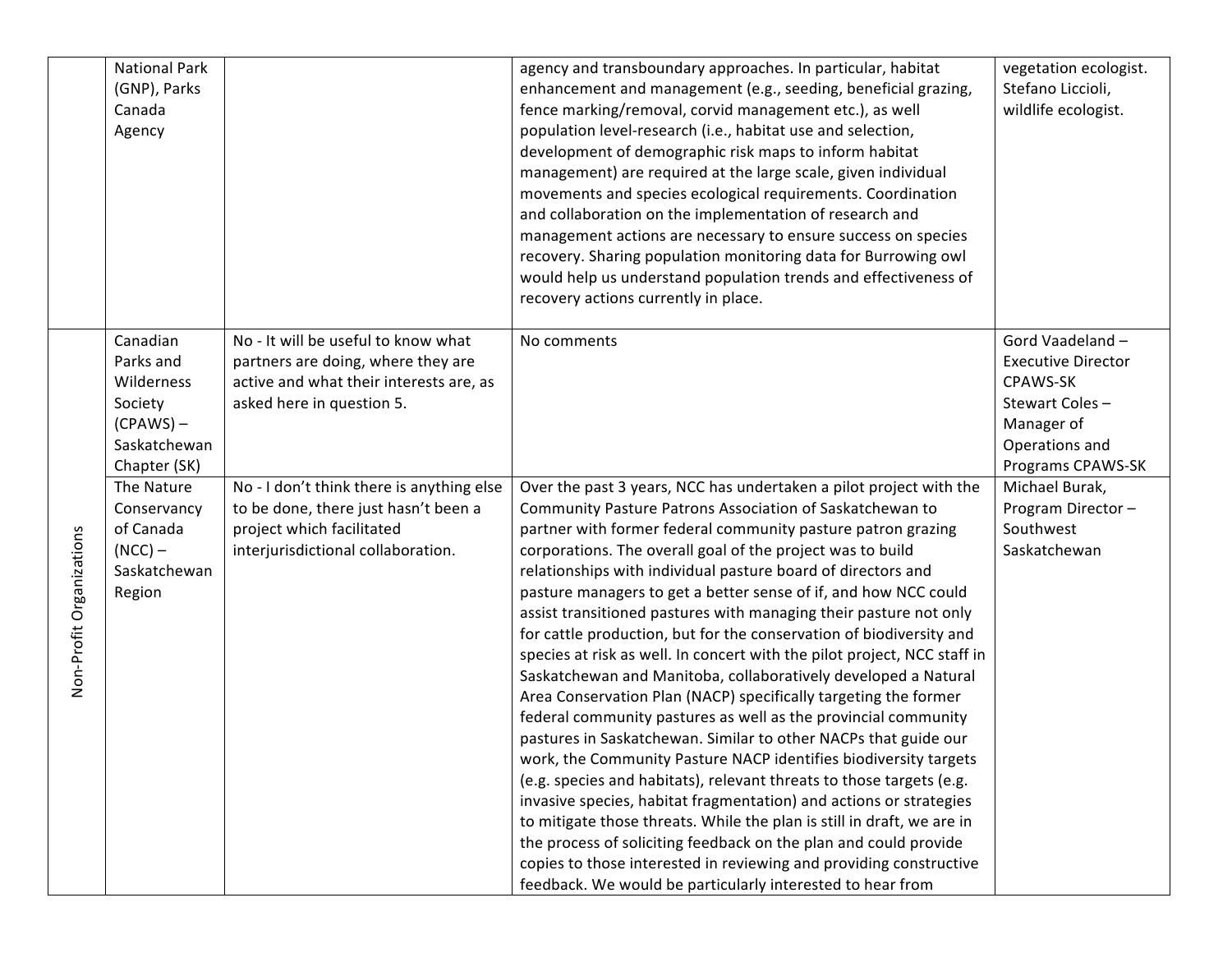|                                                                                                            |                                                                                                                                                                                                                                                                                                                                         | partners with experience in conservation on public lands.                                                                                                                                                                                                                                                                                                                                                                                                                                                                           |                                                                                                                                                   |
|------------------------------------------------------------------------------------------------------------|-----------------------------------------------------------------------------------------------------------------------------------------------------------------------------------------------------------------------------------------------------------------------------------------------------------------------------------------|-------------------------------------------------------------------------------------------------------------------------------------------------------------------------------------------------------------------------------------------------------------------------------------------------------------------------------------------------------------------------------------------------------------------------------------------------------------------------------------------------------------------------------------|---------------------------------------------------------------------------------------------------------------------------------------------------|
| Nature<br>Saskatchewan<br>: Stewards of<br>Saskatchewan<br>Programs<br>(SOS)<br>Native Plant<br>Society of | YES - A couple of contacts made at last<br>year's workshop contributed in our<br>annual SOS newsletter (Dec 2018).<br>Examples includes articles by Andrew<br>Jakes (National Wildlife Federation)<br>and an article from the American<br>Prairie Reserve.<br>No - We're connected to a lot of the<br>partners, but have been unable to | As always, it is nice to stay informed with current on-the-ground<br>stewardship work, know who is doing what and where, so that<br>when we are talking with landowners we are armed with partners'<br>information to refer them to if unable to help them out with a<br>particular issue.<br>No comments                                                                                                                                                                                                                           | Melissa Ranalli, SOS<br>Species at Risk<br>Manager<br>Jordan Ignatiuk,<br><b>Executive Director</b><br>Chet Neufeld,<br><b>Executive Director</b> |
| Saskatchewan<br>(NPSS)                                                                                     | attend the actual workshop.                                                                                                                                                                                                                                                                                                             |                                                                                                                                                                                                                                                                                                                                                                                                                                                                                                                                     |                                                                                                                                                   |
| Saskatchewan<br>Environmental<br>Society (SES)                                                             | YES - SES became aware to the WWF's<br>work on Great Plains conservation to<br>affect man ongoing loss of grassland<br>habitat. SES also became aware of<br>WWF's work in Wind-energy guidance,<br>and we have engaged with the author<br>of one of the wind-energy reports as a<br>result of the Transboundary<br>workshop.            | No comments                                                                                                                                                                                                                                                                                                                                                                                                                                                                                                                         | Joe Schmutz                                                                                                                                       |
| Saskatchewan<br>Wildlife<br>Federation<br>(SWF)                                                            | $No - no other comments.$                                                                                                                                                                                                                                                                                                               | No comments                                                                                                                                                                                                                                                                                                                                                                                                                                                                                                                         | Darrell Crabbe,<br>Executive Director,<br><b>SFW</b>                                                                                              |
| Saskatchewan<br>Forage<br>Council (SFC)                                                                    | No $-$ no other comments.                                                                                                                                                                                                                                                                                                               | The Canadian Forage and Grasslands Association is attempting to<br>develop and validate protocols for carbon sequestration and<br>carbon credits on grasslands. Unfortunately, the high variability<br>between individual grazing operations makes it nearly impossible<br>to develop practice based protocols that would reward producers<br>for good grazing management. Additional protocols for<br>preservation and management of grasslands need to be explored.<br>Transboundary collaboration may be helpful in this regard. | Lorraine Beaudette<br>Executive Director,<br><b>SFC</b><br>Terry Kowalchuk, SFC<br>Board                                                          |
| South of the<br>Divide<br>Conservation<br>action<br>Program Inc.<br>(SODCAP Inc)                           | YES - We follow activities of a number<br>of the groups involved in the TGP<br>including but not limited to SGI,<br>MRWCC, NRCS, BLM, TNC, NCC, Multi<br>SAR                                                                                                                                                                            | No comments                                                                                                                                                                                                                                                                                                                                                                                                                                                                                                                         | Tom Harrison,<br><b>Executive Director</b><br>SODCAP Inc.                                                                                         |